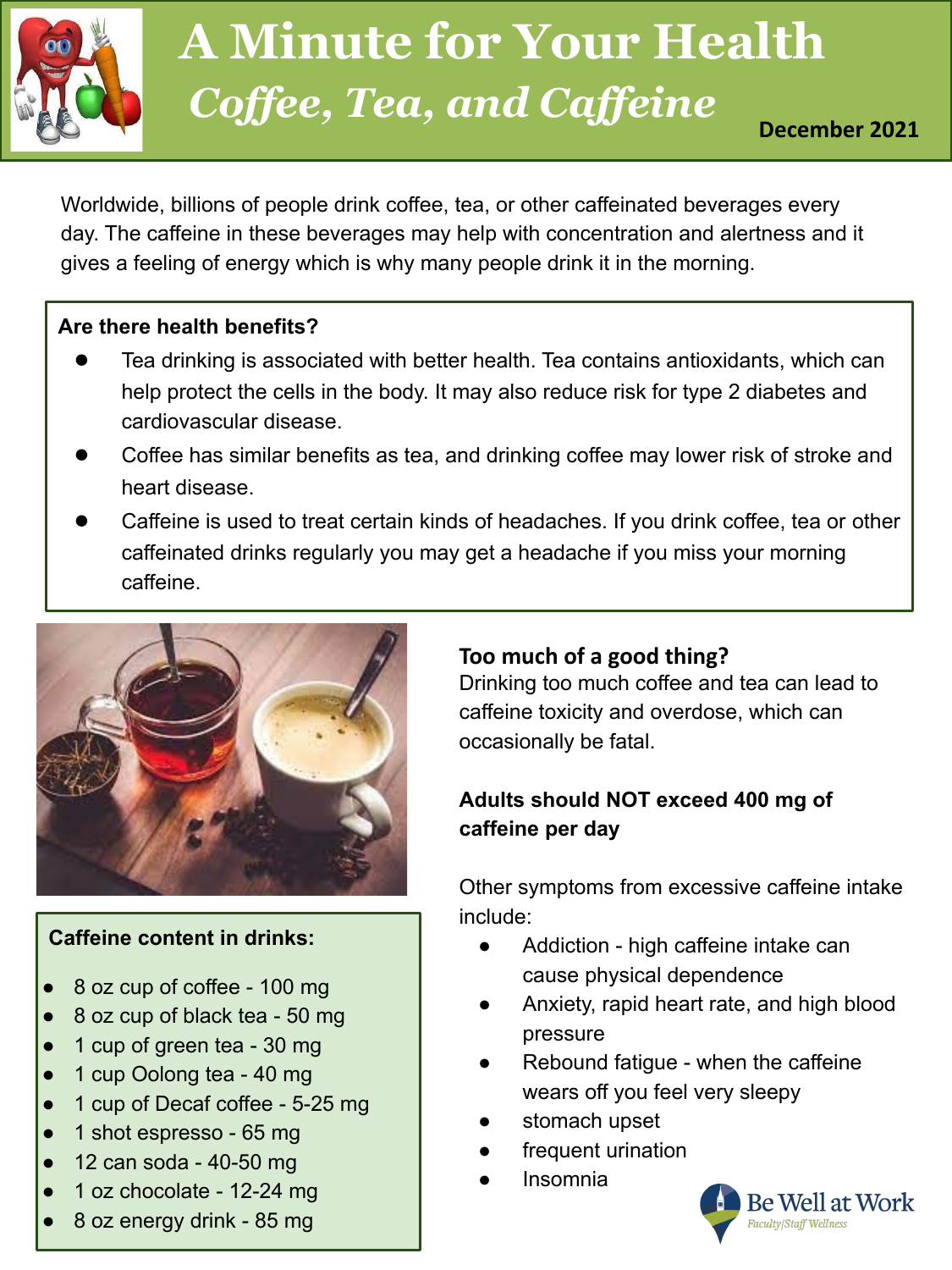# **Calories, cost, and other caffeine sources**

#### **Calorie count: How do caffeinated beverages and food stack up?**

- Plain brewed coffee or tea has zero calories
- Adding a tsp of sugar and milk or cream can bring it to 30-40
- Drinks like frappuccino can be as much as 400 calories
- Chai latte averages 240 calories for 16 oz
- A chocolate bar (1.5 oz) has about 220 calories

Too many calories can contribute to weight gain, so choose carefully

Coffee and tea come from plants. The coffee bean is a seed found inside the coffee "cherries". This bean is dried and processed to become coffee. Tea is made from leaves of a plant and the way they are processed determine the flavor and caffeine content of the tea.



#### **Consider the cost**

*How do coffee and tea impact your wallet?* Brewing coffee or tea at home costs 15-20 cents per cup. At a coffee shop or store the cost can be between \$1 and \$5 per drink.



Coffee and tea are the most popular sources of caffeine, but there are other sources too. Chocolate, Kola nut, Guarana, Yerba Mate, soda, energy drinks, some medications, and even food with added caffeine all contribute to daily caffeine intake.

#### **December Exercise: Think about your drink**

For one week, keep track of these to make sure caffeine is working for you:

- The amount of caffeine you are consuming each day (aim for less than 400 mg total)
- The amount of money you spend on drinks from restaurants and coffee shops.
- Notice when you have your last caffeinated drink of the day and how you sleep that night.
- Estimate the number of calories your drink(s) have and add them up to get a total number each day

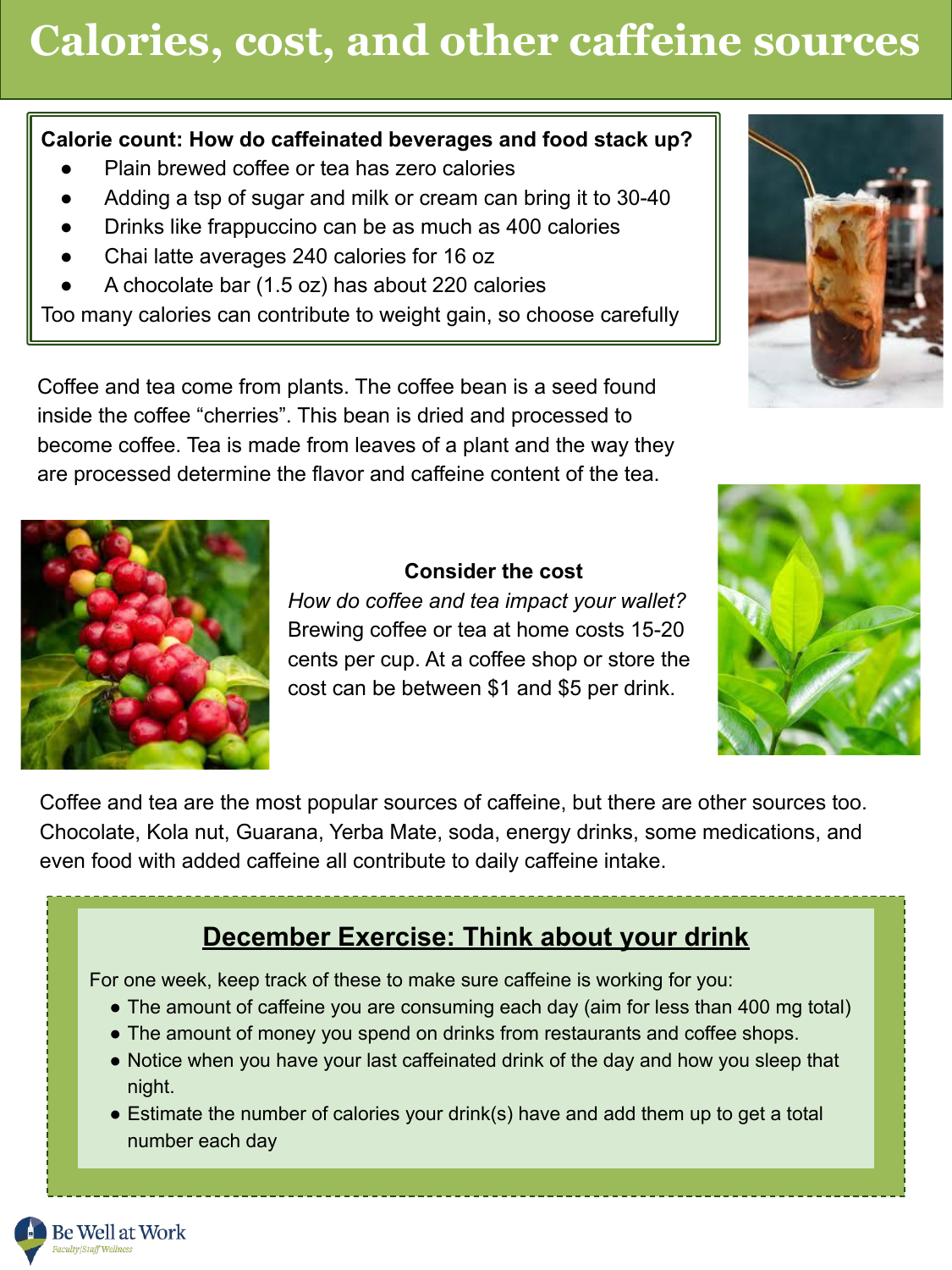

### nuu **Un minuto para su salud** *Café, té y cafeína* **diciembre de 2021**

En todo el mundo, miles de millones de personas beben café, té u otras bebidas con cafeína todos los días. La cafeína en estas bebidas puede ayudar con la concentración y el estado de alerta y da una sensación de energía, razón por la cual muchas personas la beben por la mañana.

#### **¿Hay beneficios para la salud?**

- Beber té está asociado con una mejor salud. El té contiene antioxidantes que pueden ayudar a proteger las células del cuerpo. También puede reducir el riesgo de diabetes tipo 2 y enfermedades cardiovasculares.
- El café tiene beneficios similares al té, y beber café puede reducir el riesgo de accidente cerebrovascular y enfermedad cardíaca.
- La cafeína se usa para tratar ciertos tipos de dolores de cabeza. Si toma café, té u otras bebidas con cafeína con regularidad, puede sufrir dolor de cabeza si omite la cafeína de la mañana.



#### **Contenido de cafeína en bebidas:**

- Taza de café de 8 oz 100 mg
- Taza de 8 oz de té negro 50 mg
- 1 taza de té verde 30 mg
- 1 taza de té Oolong 40 mg
- 1 taza de café descafeinado 5-25 mg
- 1 trago de espresso 65 mg
- 12 latas de refresco 40-50 mg
- 1 onza de chocolate 12-24 mg
- 8 oz de bebida energética 85 mg

#### **¿Demasiado de una cosa buena?**

Beber demasiado café y té puede provocar toxicidad por cafeína y sobredosis, que ocasionalmente pueden ser fatales.

#### **Los adultos NO deben exceder los 400 mg de cafeína por día.**

Otros síntomas de la ingesta excesiva de cafeína incluyen:

- Adicción: la ingesta alta de cafeína puede causar dependencia física
- Ansiedad, frecuencia cardíaca rápida y presión arterial alta
- Fatiga de rebote: cuando la cafeína desaparece, se siente muy somnoliento.
- malestar estomacal
- micción frecuente
- **Insomnio**

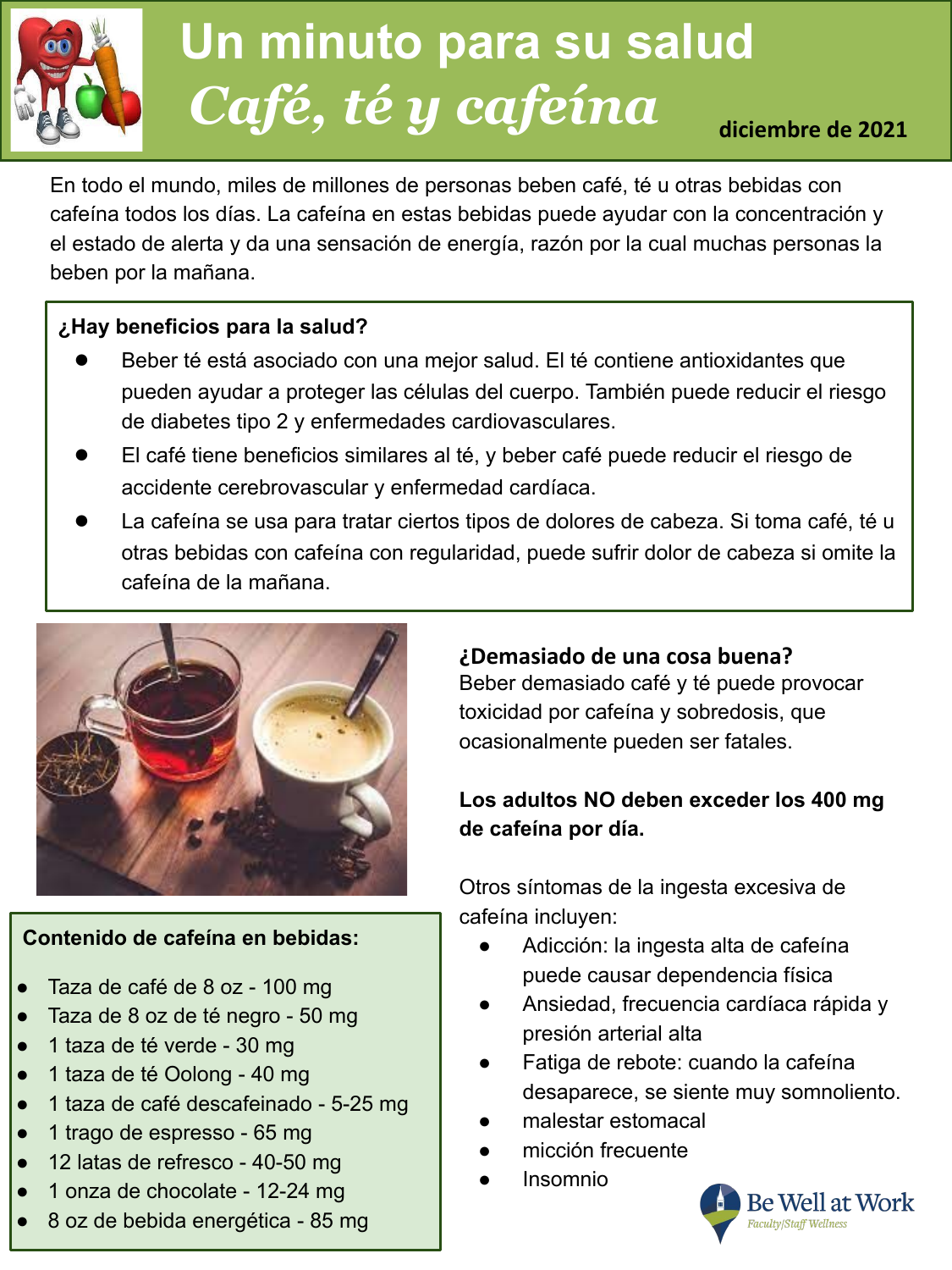#### **Recuento de calorías: ¿Cómo se acumulan las bebidas y los alimentos con cafeína?**

- El café o té natural no tiene calorías.
- Agregar una cucharadita de azúcar y leche o crema puede llevarlo a 30-40
- Las bebidas como el frappuccino pueden tener hasta 400 calorías
- Chai latte tiene un promedio de 240 calorías por 16 oz
- Una barra de chocolate (1.5 oz) tiene alrededor de 220 calorías.

Demasiadas calorías pueden contribuir al aumento de peso, así que elija con cuidado

El café y el té provienen de plantas. El grano de café es una semilla que se encuentra dentro de las "cerezas" del café. Este grano se seca y se procesa para convertirse en café. El té está hecho de hojas de una planta y la forma en que se procesan determina el sabor y el contenido de cafeína del té.



#### **Considere el costo**

*¿Cómo afectan el café y el té a su billetera?* Preparar café o té en casa cuesta entre 15 y 20 centavos por taza. En una cafetería o tienda, el costo puede oscilar entre \$ 1 y \$ 5 por bebida.



El café y el té son las fuentes más populares de cafeína, pero también existen otras fuentes. El chocolate, la nuez de cola, el guaraná, la yerba mate, los refrescos, las bebidas energéticas, algunos medicamentos e incluso los alimentos con cafeína agregada contribuyen a la ingesta diaria de cafeína.

### **Ejercicio de diciembre: Piense en su bebida**

Durante una semana, realice un seguimiento de estos para asegurarse de que la cafeína funcione para usted:

- La cantidad de cafeína que consume cada día (apunte a menos de 400 mg en total)
- La cantidad de dinero que gasta en bebidas de restaurantes y cafeterías.
- Observe cuándo toma su última bebida con cafeína del día y cómo duerme esa noche.
- Calcule la cantidad de calorías que tiene su (s) bebida (s) y súmelas para obtener un número total cada día

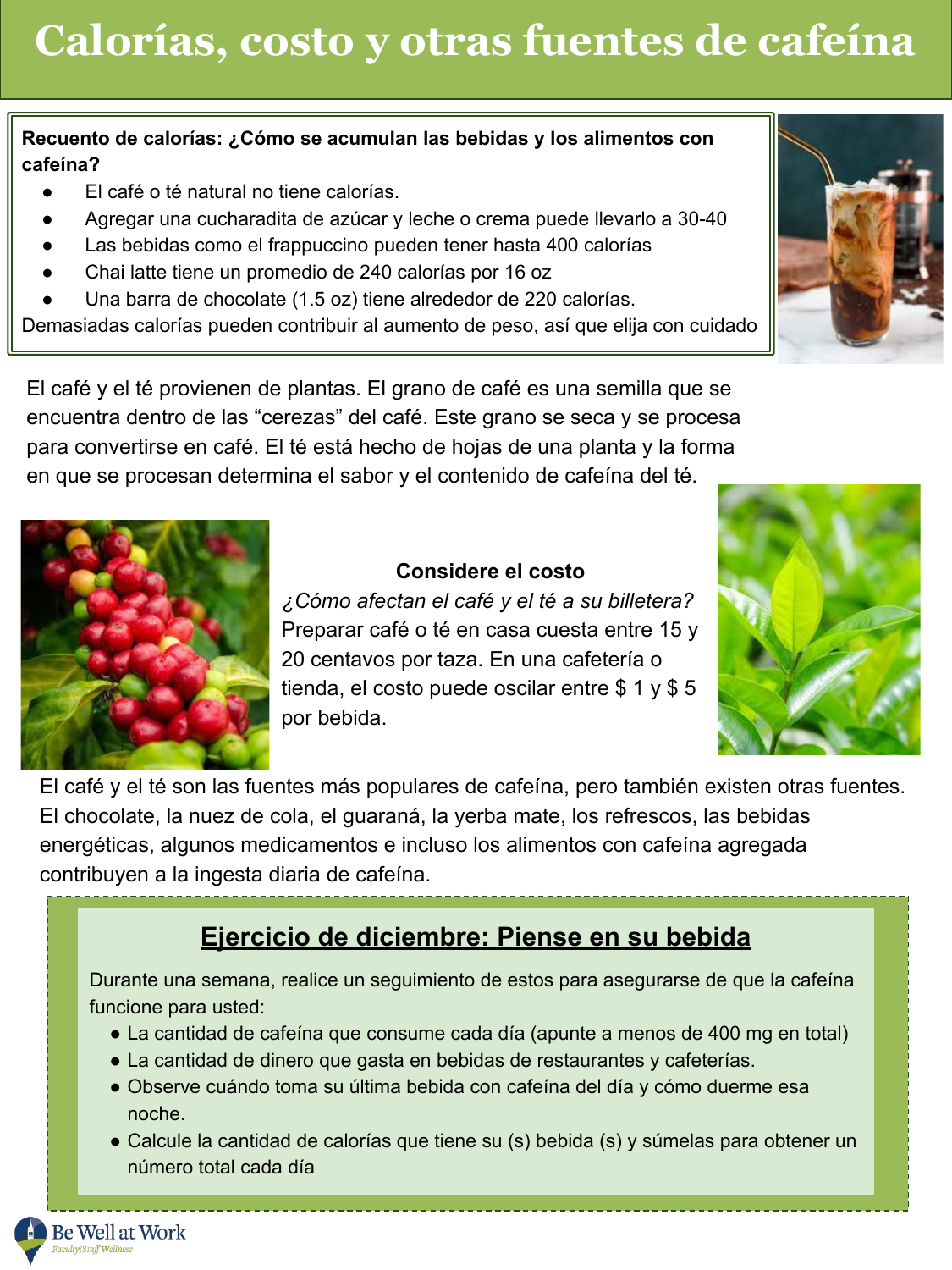

# 健康时刻 **咖啡、茶和咖啡因 2021年12月**

在全球范围内,每天有数十亿人饮用咖啡、茶或其他含咖啡因的饮料。这些饮料中的咖啡 因可能有助于集中注意力和警觉性,它给人一种精力充沛的感觉,这就是许多人在早上 喝咖啡的原因。

#### 有健康益处吗?

- 喝茶与更好的健康有关。茶含有抗氧化剂,可以帮助保护体内的细胞。它还可以降低 患 2 型糖尿病和心血管疾病的风险。
- 咖啡与茶有相似的好处, 喝咖啡可以降低中风和心脏病的风险。
- 咖啡因用于治疗某些类型的头痛。如果您经常喝咖啡、茶或其他含咖啡因的饮料, 如 果您想念早晨的咖啡因,您可能会头痛。



#### 饮料中的咖啡因含量:

- 8 盎司咖啡 100 毫克
- 8 盎司杯红茶 50 毫克
- 1 杯绿茶 30 毫克
- 1杯乌龙茶 40 毫克
- 1 杯无咖啡因咖啡 5-25 毫克
- 1 份浓缩咖啡 65 毫克
- 12 罐苏打水 40-50 毫克
- 1 盎司巧克力 12-24 毫克
- 8 盎司能量饮料 85 毫克

#### 好事太多?

喝太多咖啡和茶会导致咖啡因中毒和过量服用, 这有时会致命。

#### 成人每天不应超过 **400** 毫克咖啡因

过量摄入咖啡因的其他症状包括:

- 成瘾 高咖啡因摄入会导致身体依赖
- 焦虑、心率加快和高血压
- 反弹疲劳 当咖啡因消失时,您会感到非 常困
- 肚子不舒服
- 尿频
- 失眠